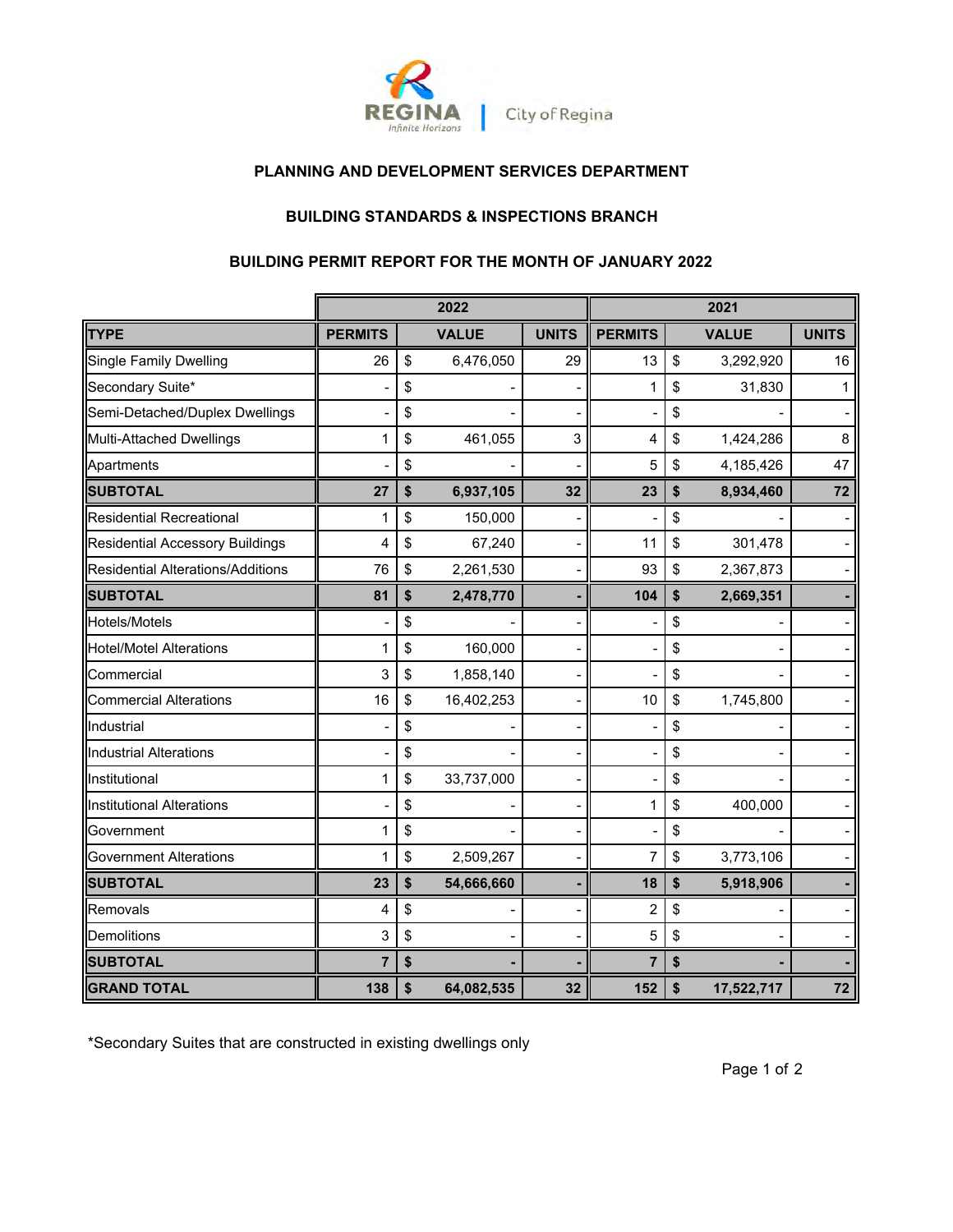

# **PLANNING AND DEVELOPMENT SERVICES DEPARTMENT**

#### **BUILDING STANDARDS & INSPECTIONS BRANCH**

# **BUILDING PERMIT REPORT FOR THE MONTHS OF JANUARY - JANUARY 31, 2022**

|                                   | 2022           |    |              |              | 2021           |    |              |              |  |
|-----------------------------------|----------------|----|--------------|--------------|----------------|----|--------------|--------------|--|
| TYPE                              | <b>PERMITS</b> |    | <b>VALUE</b> | <b>UNITS</b> | <b>PERMITS</b> |    | <b>VALUE</b> | <b>UNITS</b> |  |
| <b>Single Family Dwelling</b>     | 26             | \$ | 6,476,050    | 29           | 13             | \$ | 3,292,920    | 16           |  |
| Secondary Suite*                  |                | \$ |              |              | $\mathbf{1}$   | \$ | 31,830       | 1            |  |
| Semi-Detached/Duplex Dwellings    |                | \$ |              |              |                | \$ |              |              |  |
| Multi-Attached Dwellings          | 1              | \$ | 461,055      | 3            | 4              | \$ | 1,424,286    | 8            |  |
| Apartments                        |                | \$ |              |              | 5              | \$ | 4,185,426    | 47           |  |
| <b>SUBTOTAL</b>                   | 27             | \$ | 6,937,105    | 32           | 23             | \$ | 8,934,460    | 72           |  |
| <b>Residential Recreational</b>   | 1              | \$ | 150,000      |              |                | \$ |              |              |  |
| Residential Accessory Buildings   | 4              | \$ | 67,240       |              | 11             | \$ | 301,478      |              |  |
| Residential Alterations/Additions | 76             | \$ | 2,261,530    | -            | 93             | \$ | 2,367,873    |              |  |
|                                   | 81             | \$ | 2,478,770    |              | 104            | \$ | 2,669,351    |              |  |
| Hotels/Motels                     |                | \$ |              |              |                | \$ |              |              |  |
| <b>Hotel/Motel Alterations</b>    | 1              | \$ | 160,000      |              |                | \$ |              |              |  |
| Commercial                        | 3              | \$ | 1,858,140    |              |                | \$ |              |              |  |
| <b>Commercial Alterations</b>     | 16             | \$ | 16,402,253   |              | 10             | \$ | 1,745,800    |              |  |
| Industrial                        |                | \$ |              |              |                | \$ |              |              |  |
| Industrial Alterations            |                | \$ |              |              |                | \$ |              |              |  |
| Institutional                     | 1              | \$ | 33,737,000   |              |                | \$ |              |              |  |
| Institutional Alterations         |                | \$ |              |              | 1              | \$ | 400,000      |              |  |
| Government                        | 1              | \$ |              |              |                | \$ |              |              |  |
| <b>Government Alterations</b>     | 1              | \$ | 2,509,267    |              | 7              | \$ | 3,773,106    |              |  |
| <b>SUBTOTAL</b>                   | 23             | \$ | 54,666,660   |              | 18             | \$ | 5,918,906    |              |  |
| Removals                          | 4              | \$ |              |              | $\overline{c}$ | \$ |              |              |  |
| Demolitions                       | 3              | \$ |              |              | 5              | \$ |              |              |  |
| <b>SUBTOTAL</b>                   | $\overline{7}$ | \$ |              |              | 7              | \$ |              |              |  |
| <b>GRAND TOTAL</b>                | 138            | \$ | 64,082,535   | 32           | 152            | \$ | 17,522,717   | $72$         |  |

\*Secondary Suites that are constructed in existing dwellings only

Page 2 of 2